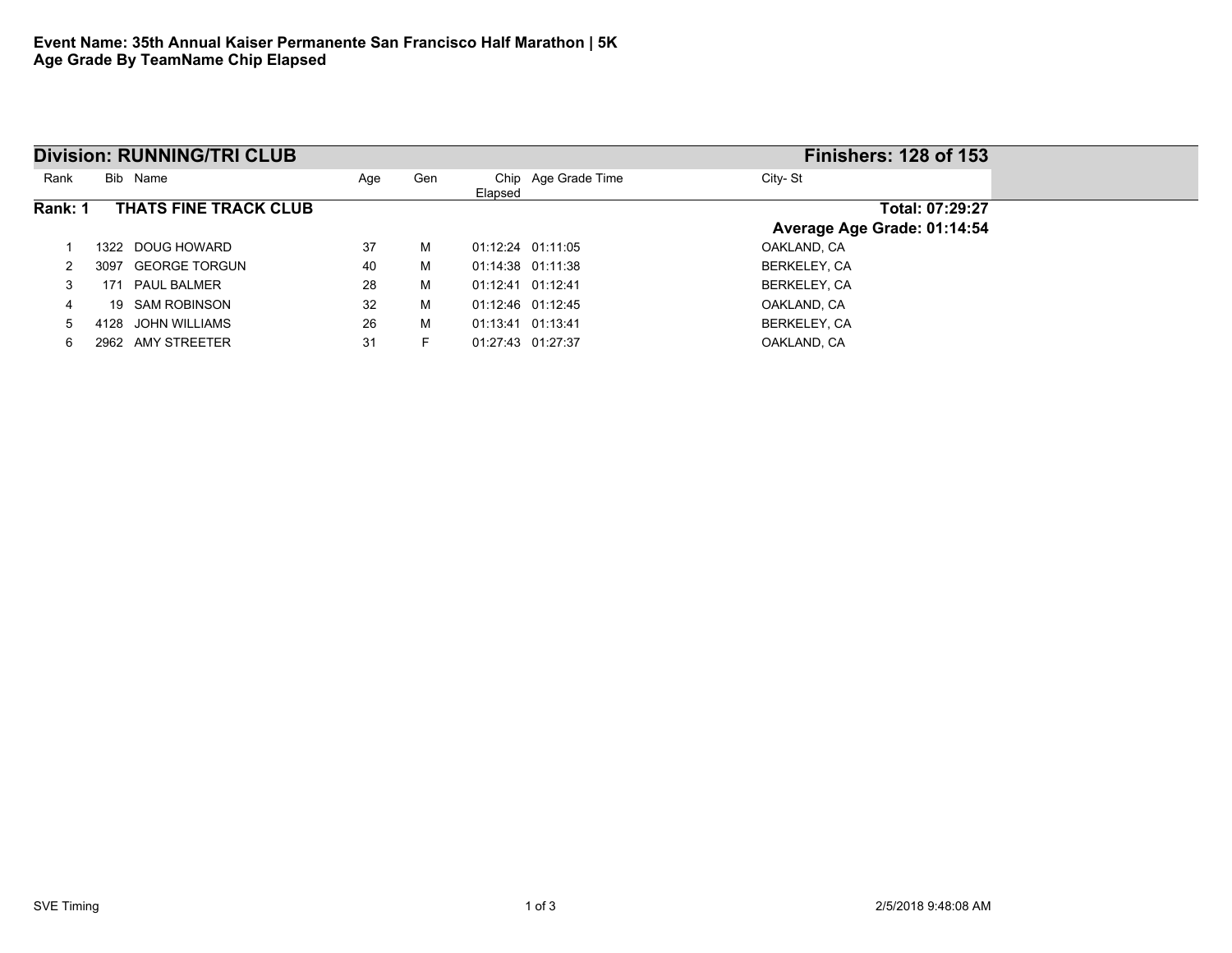| <b>Division: OPEN</b>          |                       |     |     |                   |                     | Finishers: 89 of 114        |  |  |
|--------------------------------|-----------------------|-----|-----|-------------------|---------------------|-----------------------------|--|--|
| Rank                           | Bib Name              | Age | Gen | Elapsed           | Chip Age Grade Time | City-St                     |  |  |
| Rank: 1<br><b>POLS DANCERS</b> |                       |     |     |                   |                     | Total: 11:48:29             |  |  |
|                                |                       |     |     |                   |                     | Average Age Grade: 01:58:04 |  |  |
|                                | BEN BOWMAN<br>3598    | 26  | м   | 01:45:16 01:45:16 |                     | STANFORD, CA                |  |  |
|                                | 943 DAVID FISHER      | 27  | м   | 01:49:28 01:49:28 |                     | STANFORD, CA                |  |  |
|                                | 2042 MOLLY MICHIE     | 25  | F.  | 01:54:06 01:54:06 |                     | STANFORD, CA                |  |  |
| 4                              | 2802 MAGGIE SHARP     | 26  | F.  | 01:56:26 01:56:26 |                     | STANFORD, CA                |  |  |
|                                | LYNN KOH<br>1570      | 33  | F.  | 02:11:41 02:11:07 |                     | PALO ALTO, CA               |  |  |
| 6                              | 3223 MACKENZIE WAGNER | 25  | F.  | 02:12:06 02:12:06 |                     | <b>SAN FRANCISCO</b>        |  |  |